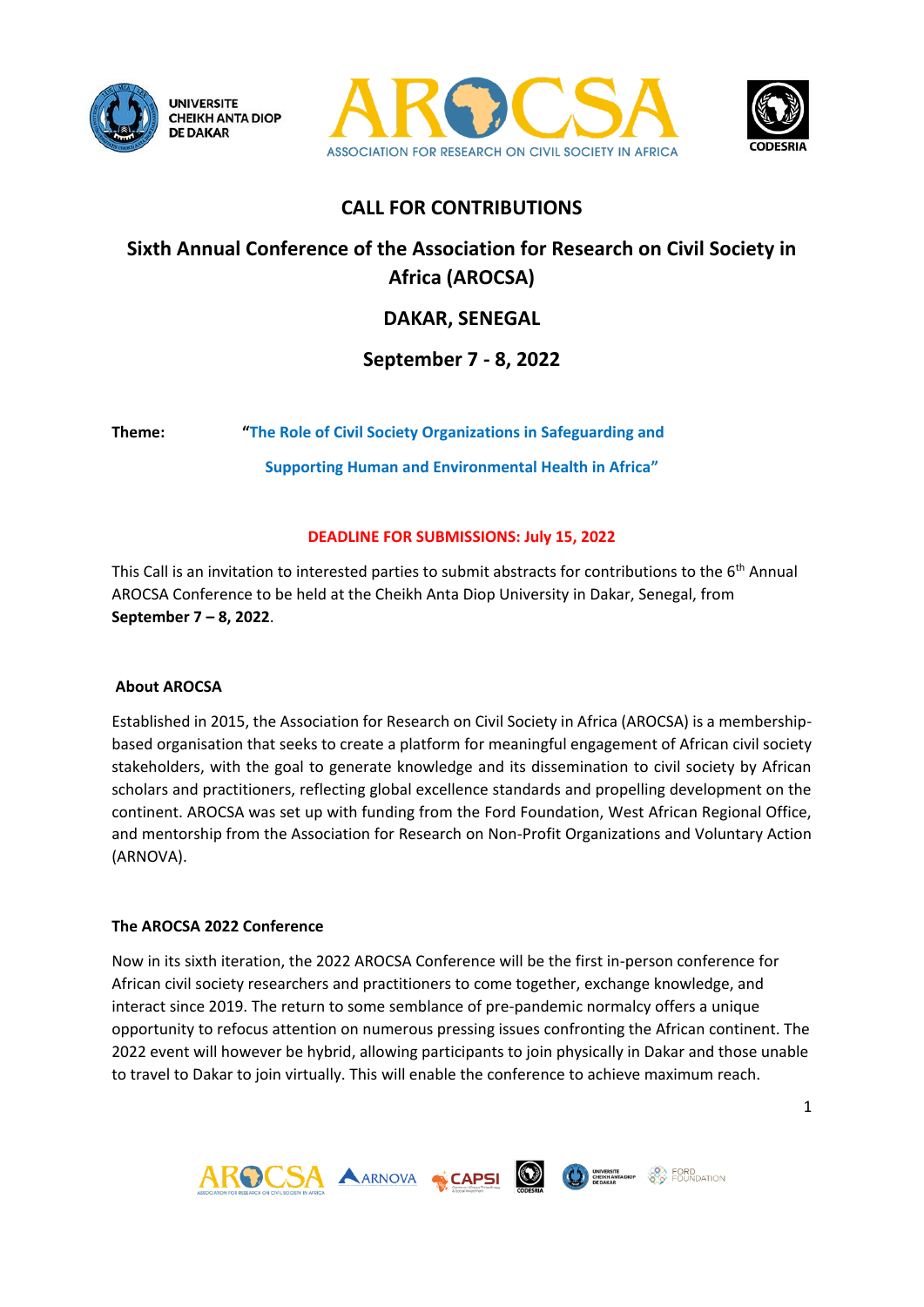





Since its inaugural conference held in May 2016, in Lagos, Nigeria, AROCSA has explored a number of themes in its annual conferences. These include 'Africa in a Changing Global Context: People, Production and Politics' (2017), 'Understanding and Navigating Regionalism in Africa' (2018), 'Leveraging Technology for Effective Government and Civil Society: A Review of Africa's Digital Renaissance and Innovations in Civil Society' (2019), and 'Towards a more Sustainable Civil Society in Africa: Inclusion, Governance, and Impact' (2021). The 2020 conference was postponed due to the COVID pandemic. While these previous themes no doubt remain relevant in Africa's developmental discourse, there are other equally pressing issues that present existential threats to African communities and ecosystems that require urgent attention.

Against this background, the sixth annual AROCSA conference interrogates the role of African civil society in safeguarding and supporting human and environmental health on the continent in the face of the impact of the COVID-19 pandemic which exposed the fragility of health infrastructure across Africa, as well as the increasing menace of climate change and how it threatens the existence of not only whole communities and ecosystems, but also how it impacts physical and mental health, livelihoods, food security, biodiversity, resource governance, and economic development on the continent.

The World Health Organization (WHO) defines health as "a state of complete physical, mental and social well-being and not merely the absence of disease or infirmity." This definition, according to Hanna and Coussens (2001), should serve as a reminder that redefining the view of environmental health and the natural environment requires many shifts in thinking, as well as a willingness to pursue diverse approaches.

Individuals do not exist separate from their environment and advances in the field of environmental health have taught us much about human health hazards. We are a lot more aware of how (global) climate change is likely to fuel the spread of infectious diseases, for instance. This latter point brings into sharper focus the nexus between human and environmental health. While the trend on COVID infection and death rates in Africa has remained relatively low to date in comparison with other regions of the world, reference to dealing with infectious diseases such as COVID-19 especially given the issues of vaccine inequity and double standards when it comes to vaccine distribution and production on the continent is key to a proper elaboration of the conference theme.

In 2015 the UN launched the SDGs with the promise to 'leave no-one behind' in achieving sustainable development by 2030. Given the traditional role civil society organizations have played in Africa's development, there is need for increased engagement with government and private sector in order to achieve this goal. Unforeseen events such as the pandemic have stalled progress. But the challenges we face, unfortunately, including the threat of climate change have not abated during the intervening period. In many respects, they have actually grown even worse.



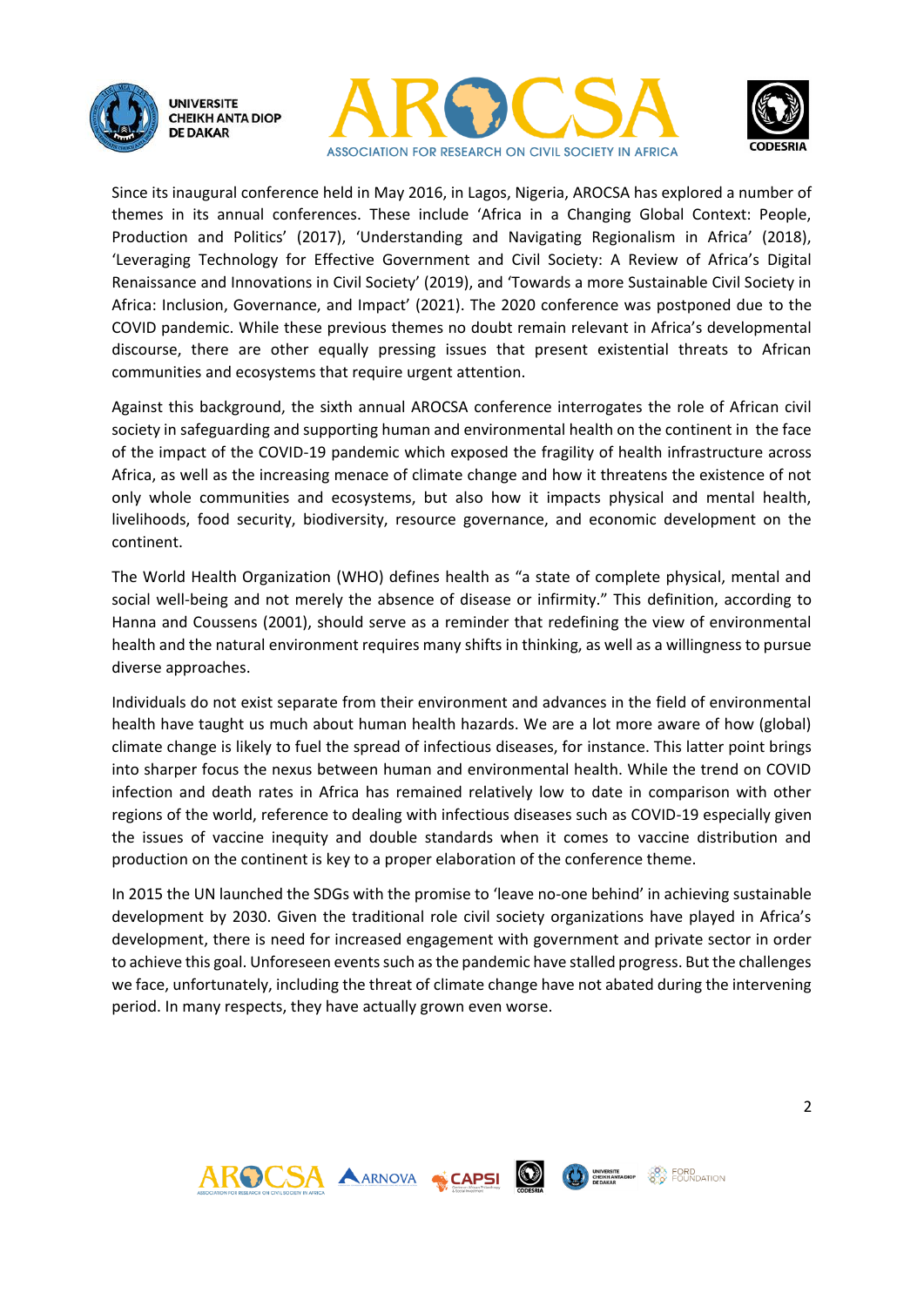





Thus, these twin threats demand more active and imaginative civil society, state, and non-state collaborations in order to find long term solutions. They require African civil society organisations to be more active in advocating for and working with state actors to establish climate friendly policies that protect both human and environmental health, and ultimately remove barriers to achieving sustainable development for all Africans.

Therefore, AROCSA welcomes proposals connecting these contextual issues in the themes and subthemes without necessarily excluding work on other key civil society related agenda.

#### **Sub-themes**

- $\triangleright$  Human and environmental health in the context of climate change: Exploring the One Health approach
- $\triangleright$  Pandemic and Emergency Preparedness and Response in Africa
- $\triangleright$  The role of state and non-state actors in disaster preparedness and response in Africa
- $\triangleright$  African civil society advocacy agenda for sustainable development and climate change
- $\triangleright$  Technology and research agendas to inform development in a changing climate
- $\triangleright$  Poverty, climate change and biodiversity in Africa
- $\triangleright$  Female farmers, resilience to climate change and weather variability in Africa
- $\triangleright$  Regional organizations, resource governance and the African strategy on climate change
- $\triangleright$  Pandemic, essential health service delivery and primary health care system in Africa
- $\triangleright$  Health and safeguarding needs of women and children in contexts of humanitarian emergencies in Africa

#### **General Information**

#### **Forms of Participation: Papers, Panels, Roundtable, and Posters**

Contributions may take the form of a paper, a panel, a roundtable, or a poster. Please indicate your choice of presentation when you submit your abstract. The conference organizers are especially interested in innovative formats and presentations.





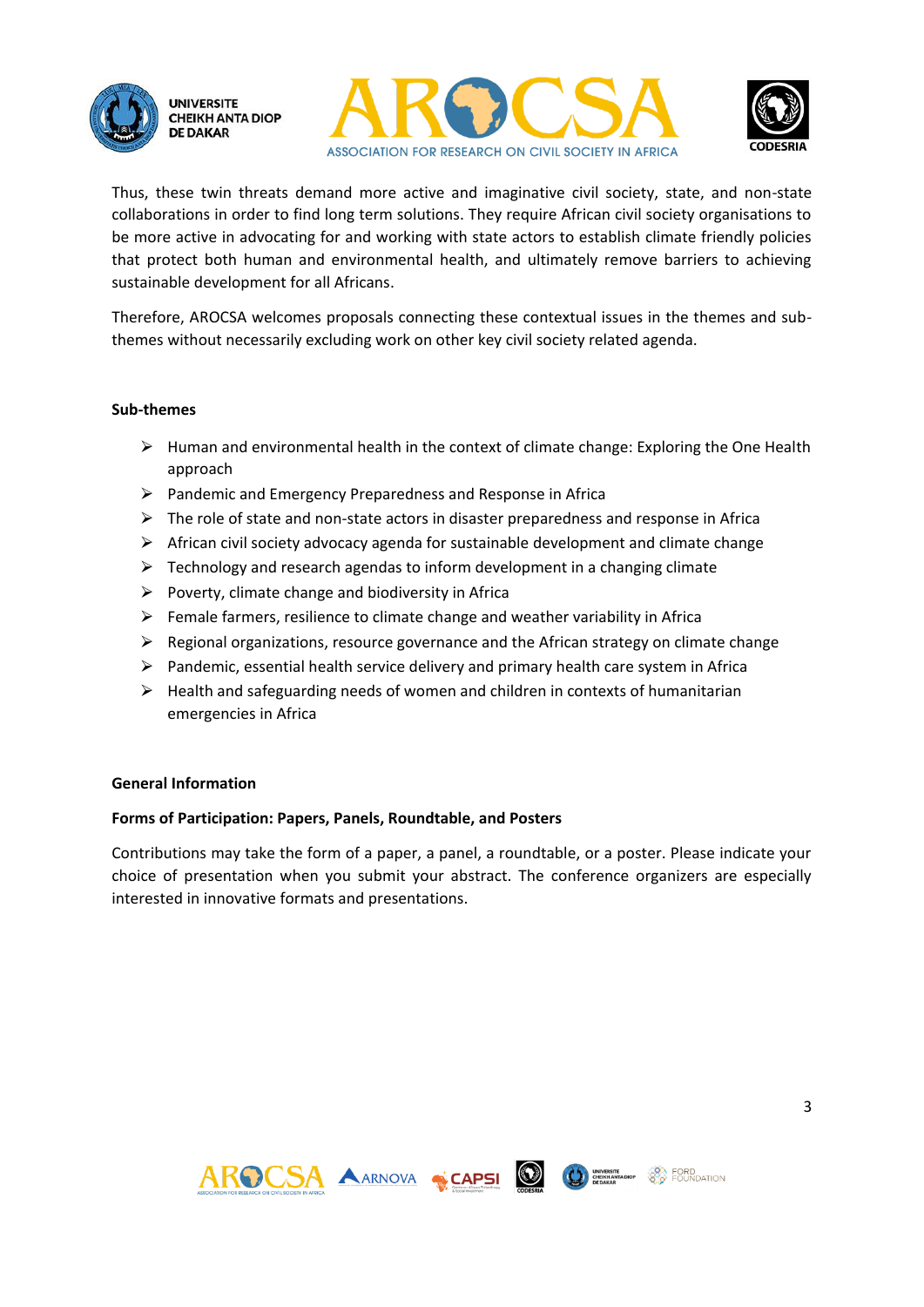





#### **Abstract Submissions**

To be considered for review, an abstract must include:

A working title.

- A statement of the empirical or theoretical concern.
- A short summary locating the research problem within literature.
- A concise account of the empirical or theoretical methodological approach.
- The main arguments of the paper and an indication of the supporting evidence.
- A statement of the main conclusions and their relevance to an international audience.

The abstract must be less than 500 words in length. Referencing to follow APA format. References are not included in the 500‐word count and can be listed in the 'Additional Information' section of the online submission portal. Abstracts not meeting these requirements will be declined by AROCSA Conference Committee.

Please note: Abstracts will be accepted in both English and French. The primary language of the conference is English, and there will be some presentations conducted in French.

## **\*Submissions for Panels, Papers, Roundtables and Posters**

All panel, paper, roundtable and poster proposals for the Conference must be submitted using AROCSA's online submission service. You will be required to choose one of the conference (sub) themes which best fits your abstract.

To submit your paper or poster abstract using this service, go to the AROCSA website  $$ [arocsa.org/CONF2022/](https://arocsa.org/conf2022/) and follow the link for 'Submit a Proposal.'

## **\*Special Note on Panel Submissions**

A panel submission is a proposal for a coordinated set of papers (usually 3 or 4 in number) on a particular topic or issue. Please note that panel proposals require an abstract identifying and justifying the theme of the panel as well as a full abstract for each panel paper. Panel proposals that do not include full abstracts and author information for each paper will not be considered. The person submitting the panel proposal must be willing to act as the panel coordinator and ensure that all proposed paper presenters commit to attending the conference.



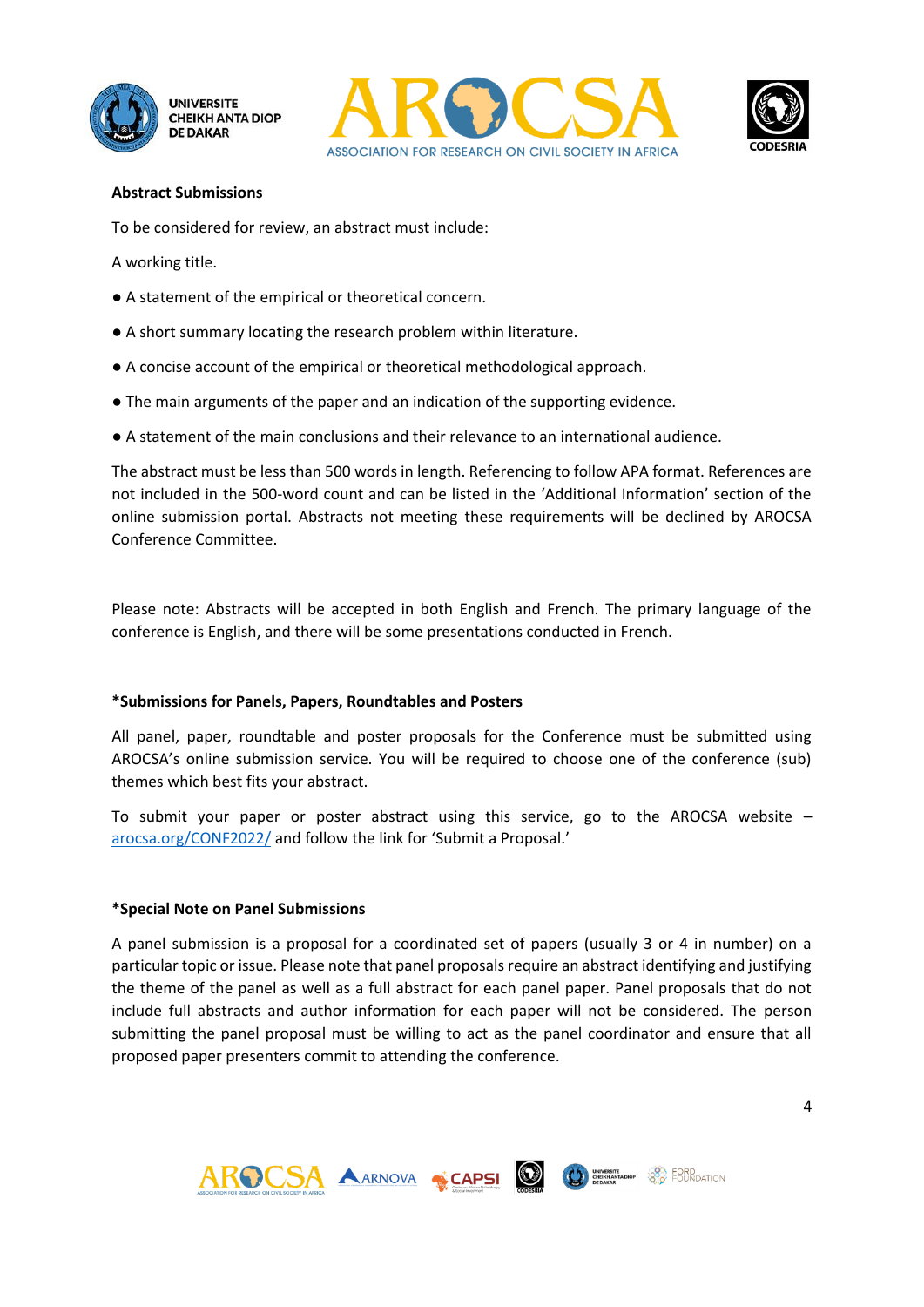





Please note that papers which are part of a submitted panel cannot be submitted separately as an individual submission. If the submission is submitted twice by the same author, it will be rejected.

#### **Special Note on Posters and Poster Submissions**

A poster proposal is an alternative to presenting a full research paper. New researchers in particular are invited to share work-in-progress by means of a poster if they wish. This is an opportunity to display a poster about completed and/or ongoing research. Posters will be displayed throughout the conference and a designated session will be scheduled in which participants can meet with authors to discuss their work. Full instructions on poster formats will be provided to those accepted for presentation.

#### **Special Note on Roundtable Submissions**

Roundtables encourage discussion and interaction among delegates. The roundtable format offers short (max. 10 minute) presentations around a common theme, with ample time for discussion. Proposals should include details on the theme or topic of discussion and its relevance, along with the names of the organizers/participants. Roundtables can include no more than five (5) participants. Please describe what each participant is expected to contribute to the discussion.

#### **Review of Submissions**

All submissions will be subject to a blind review by at least two independent reviewers.

Authors will be advised by the end of July 2022 whether their abstract has been accepted or not.

## **AUTHORS MUST REGISTER FOR THE CONFERENCE BY AUGUST 30, 2022, TO HAVE THEIR PRESENTATION SCHEDULED IN THE CONFERENCE PROGRAM.**

The completed paper must be submitted to the session moderator by August 19th, 2022, to allow adequate time for moderators to read the paper. In addition, authors are requested to send their paper to programs@arocsa.org by August 19th, 2022 for access to all conference participants.